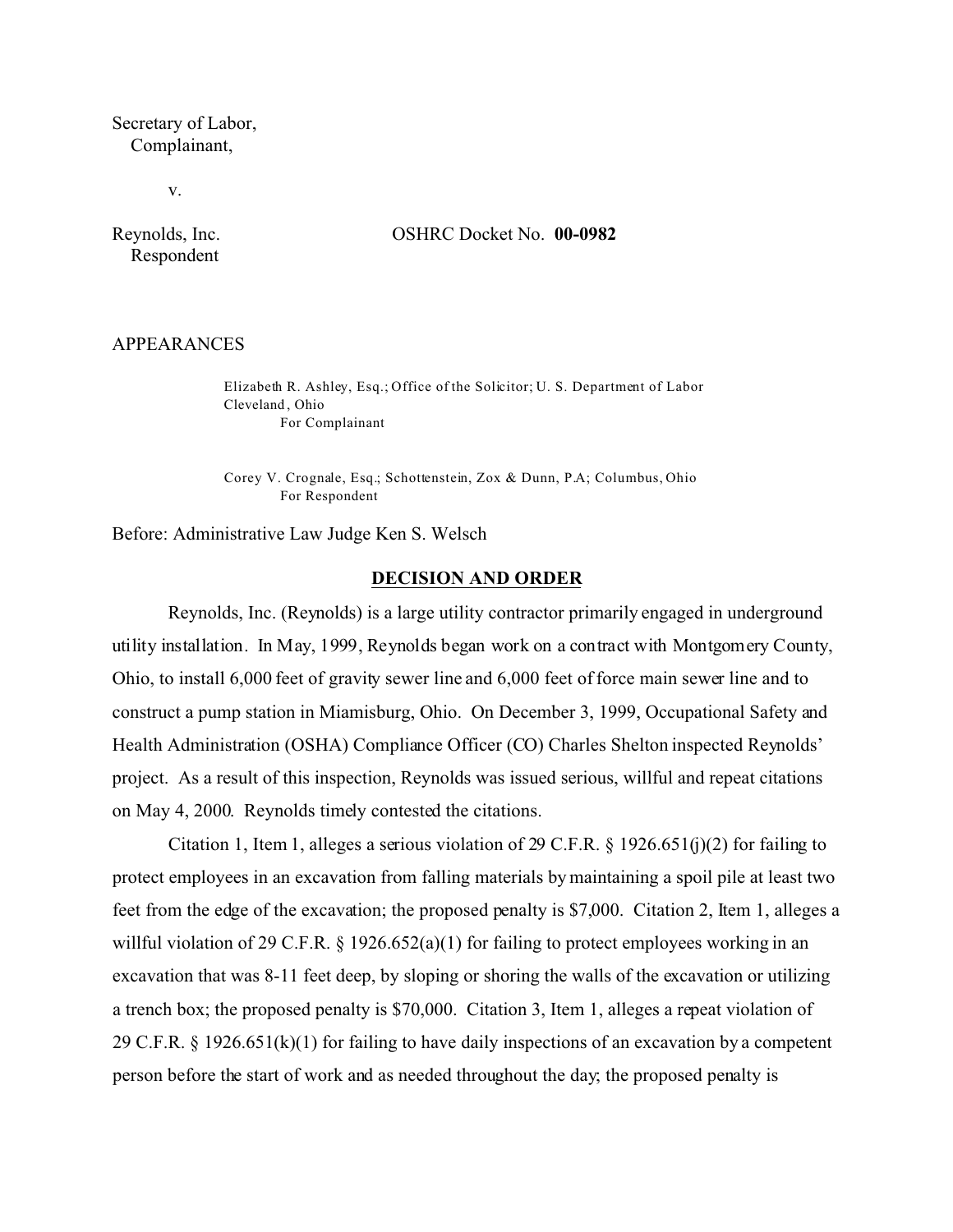\$12,500. The hearing was held on February 7 and 8, 2001, in Columbus, Ohio. The parties stipulated jurisdiction and coverage. Both parties filed post-hearing briefs.

Reynolds denies it violated these standards. Although Reynolds admits that employees were in an excavation over five feet deep without protection, it asserts the affirmative defense of unpreventable employee misconduct.

For the following reasons, Reynolds' employee misconduct defense is rejected and the three violations are affirmed for a total penalty of \$44,000.

#### **Background**

Reynolds is based in Middleton, Ohio, and operates in Ohio, Indiana, Kentucky, Iowa, Alabama, and Georgia (Tr. 244). It has approximately 750 employees.

The sewer installation project with Montgomery County began in May, 1999, and took approximately one year to complete. It was referred to as the Blackbird Lane project. Reynolds had as many as 20 employees working on the project (Tr. 253).

On the morning of December 3, 1999 (the inspection date), two Reynolds' crews (consisting of two foreman and five employees) were locating and repairing a leaking pipe at Station 6675 (Exh. C-1, Tr. 17, 325). The two foremen were Brandon L. Drake and Terry A. Hendershot (Tr. 28, 260, 319). Hendershot was there for a short time and left at approximately 8:00 a.m. to go to another job site, leaving Drake in charge of the crews (Tr. 328). Also on site was James Schultz, the inspector for Montgomery County Sanitary Engineering Department, who was assigned to oversee the Blackbird project on a full-time basis (Tr. 14, 44).

As the crews were finishing with the leak repair work at Station 6675, around 2:30 p.m., foreman Drake drove his backhoe to Station 5950 to remove a valve and fuse pipe (Tr. 19, 272- 273). Employees Wayne Baker, Becky Shearn, and David Patrick followed Drake in the crew truck (Tr. 194-195). County Inspector Schultz followed the crew truck (Tr. 20).

Using the backhoe, foreman Drake uncovered the valve (Tr. 195). Baker climbed into the trench and dug out the dirt from around the valve and pipe (Tr. 196). Prior to digging, the trench was approximately 5 feet deep (Tr. 197-198, 279). Baker hooked a strap around the valve and Drake wiggled the valve out with his backhoe (Tr. 278-279). Baker then cut out the bad pipe and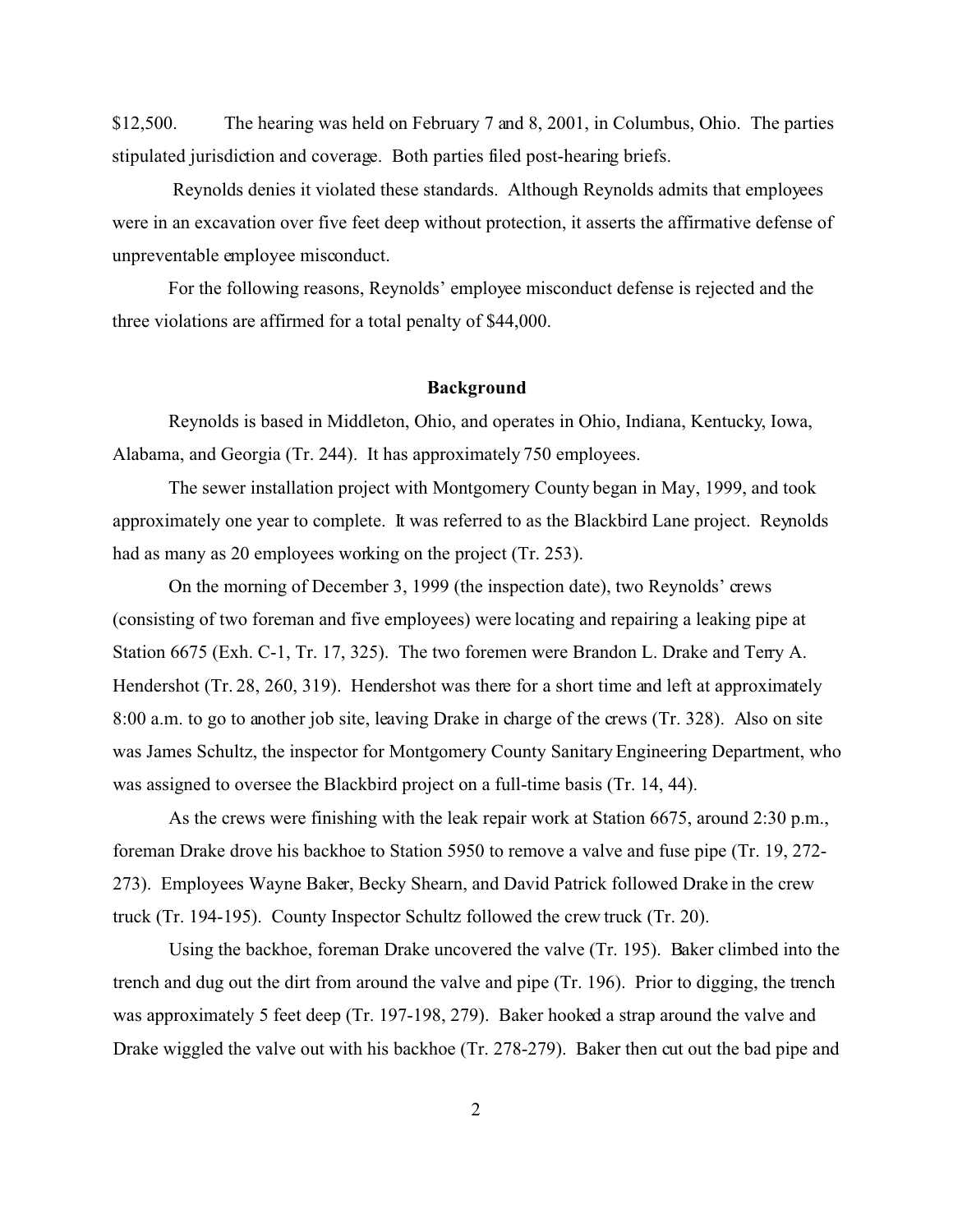Drake removed it (Tr. 201). When cut, water came out of the pipe. A sump pump was used to remove the water (Tr. 198, 215, 293).

After finishing at Station 6675, trackhoe operator Bob Street went to Station 5950 to help. Street and Drake continued digging to make room for the fusion machine, which is used to fuse pipe (Tr. 291). Bob Street lowered the fusion machine into the trench with his trackhoe (Tr. 23, 291). Foreman Drake and Baker went into the trench to level the fusion machine by placing blocks and boards under it (Tr. 199-200, 204, 291-292). The trench was now over six feet deep and was not sloped or shored and did not have a trench box (Tr. 200, 208, 292).

At approximately 4:00 p.m., CO Shelton was driving by the site on Interstate Highway 75 on his way from the Cincinnati OSHA office to an inspection site in Dayton, Ohio (Tr. 70). He observed the excavation activities and pulled onto the berm for a better look. He was approximately 300 feet from the trench (Tr. 70-71). CO Shelton exited the highway to locate the site and initiate an inspection based on OSHA's national emphasis program on trenching (Tr. 74).

CO Shelton parked his car about 500 feet away from the trench (Tr. 72). On his way to the trench, CO Shelton saw foreman Hendershot, who had just returned to the site (Tr. 329). As he was walking toward Hendershot, he saw an employee on a ladder coming out of the trench (Tr. 73-74). He held an opening conference with Hendershot and inspected the excavation (Tr. 74). CO Shelton asked County Inspector Schultz to take measurements of the trench while he videotaped (Tr. 19, 32). The trench measured 30 feet long, 10 feet wide, and 4 to 11 feet deep (Exh. C-2; Tr. 47, 59). The walls of the trench were vertical (Exh. C-2).

Foreman Drake told CO Shelton that he had classified the soil as Class C (Tr. 173-174, 205-207, 293-294). County Inspector Schultz classified the soil as Class B (Tr. 41). Shelton saw water in the bottom of the trench. Baker and Drake testified that the water came from the cut pipe (Tr. 205-207, 293-294).

#### **DISCUSSION**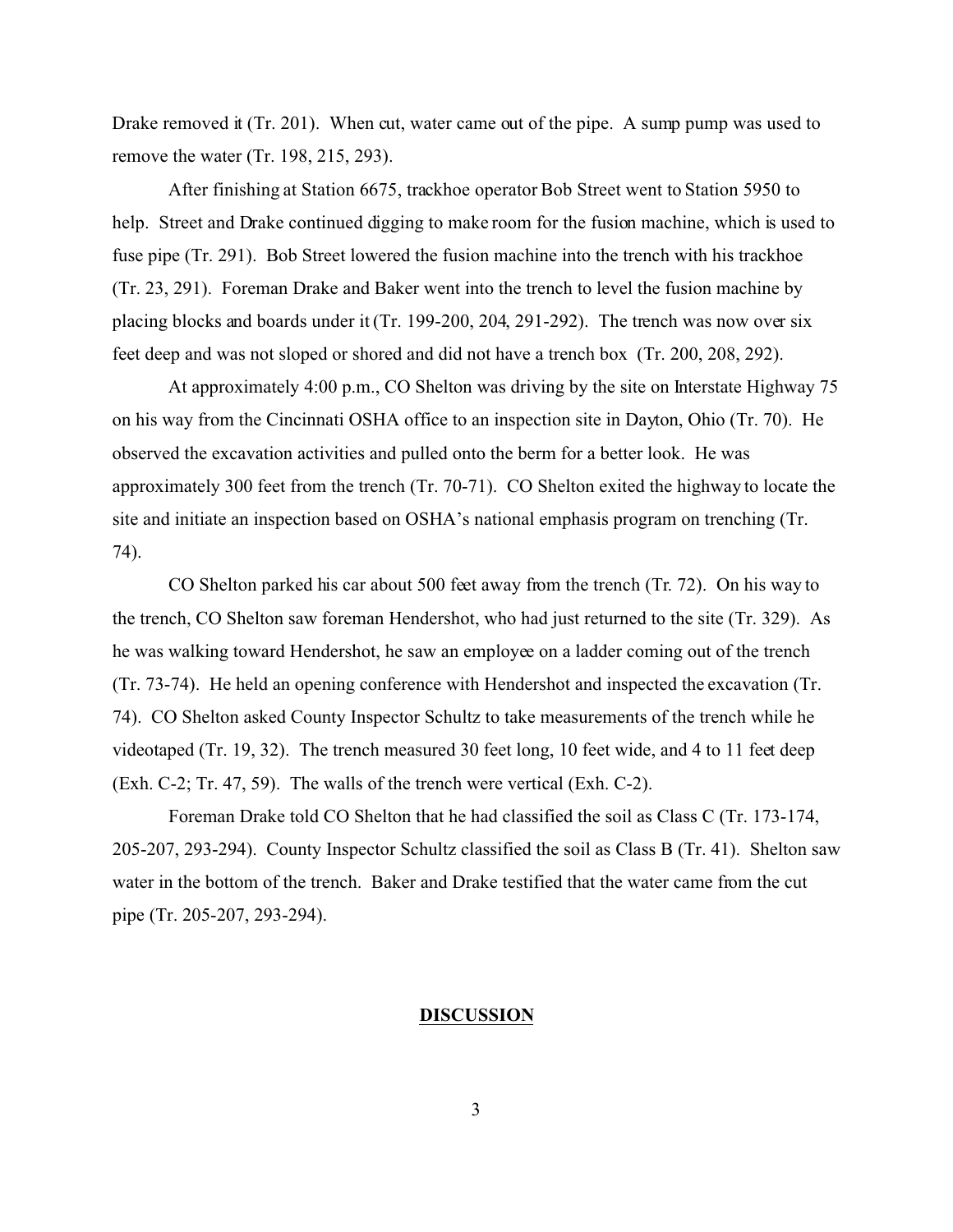The Secretary has the burden of proving, by a preponderance of the evidence, a violation of the standard.

In order to establish a violation of an occupational safety or health standard, the Secretary has the burden of proving: (a) the applicability of the cited standard, (b) the employer's noncompliance with the standard's terms, (c) employee access to the violative conditions, and (d) the employer's actual or constructive knowledge of the violation (*i.e.,* the employer either knew, or with the exercise of reasonable diligence could have known, of the violative conditions).

*Atlantic Battery Co.,* 16 BNA OSHC 2131, 2138 (No. 90-1747, 1994).

Reynolds' knowledge of the violative conditions is imputed to it through its foreman, Drake. Drake was the Reynolds' foreman on this job site and responsible for the trench. Drake operated the backhoe and was in charge of the activities to remove the valve and fuse the pipe at Station 5950. He was supervising Baker. Drake himself was working in the trench. "(W)hen a supervisory employee has actual or constructive knowledge of the violative conditions, that knowledge is imputed to the employer." *Dover Elevator Co.,* 16 BNA OSHC 1281, 1286 (No. 91-862, 1993).

#### **ALLEGED VIOLATIONS**

#### **Citation 1, Item 1 – Alleged Serious Violation of § 1926.651(j)(2)**

The citation alleges that Reynolds did not protect employees from excavated material by keeping it at least two feet away from the edge of the excavation. Section 1926.651(j)(2) provides:

(j) *Protection of employees from loose rock or soil.* (2) Employees shall be protected from excavated or other materials or equipment that could pose a hazard by falling or rolling into excavations. Protection shall be provided by placing and keeping such materials or equipment at least 2 feet (.61 m) from the edge of excavations, or by the use of retaining devices that are sufficient to prevent materials or equipment from falling or rolling into excavations, or by a combination of both if necessary.

CO Shelton testified that there was a spoil pile at the edge of the trench along the north side (Exh. C-2 at 4:28:21 and 4:28:27; Tr. 95). He stated that the spoil pile was about two feet high and consisted of excavated material from the trench (Tr. 95).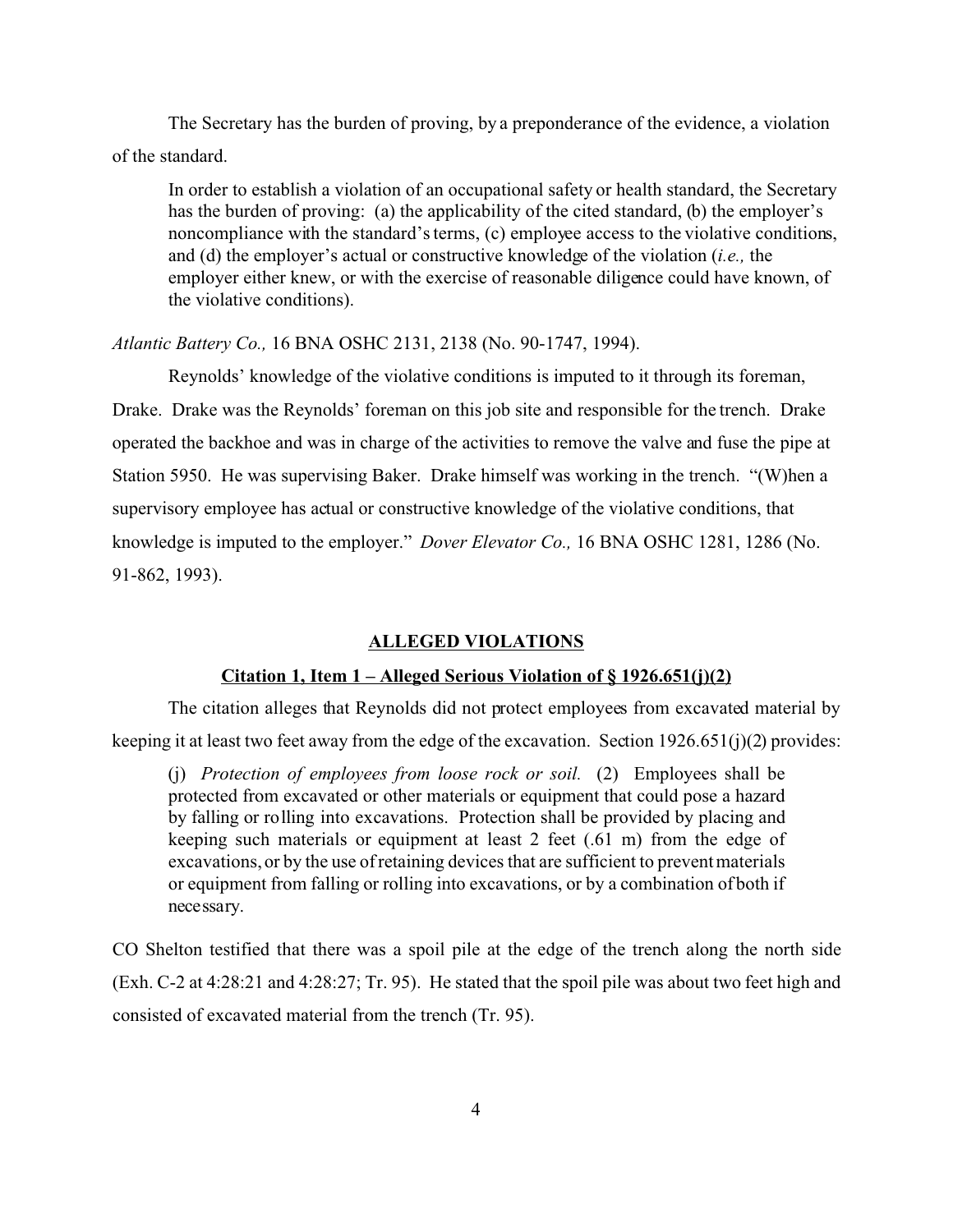Reynolds alleges that the dirt on the north side of the trench was the bank of the retention pond and not a spoil pile; however, even if it was a spoil pile, Baker was working in the trench several feet away from it. Drake stated that he put the excavated material he was digging along the bank of a retention/holding pond<sup>1</sup> next to the trench, two to three feet away from the edge of the trench (Exh. R-2; Tr. 283-286). Drake said that the pond was about two to three feet lower than the existing grade (Tr. 275).

Drake, however, admitted that there was no elevation around the trench when he began digging and that "(t)he only elevation change was where the spoil pile was" (Tr. 284). The videotape shows what appears to be a spoil pile along the entire length of the north edge of the trench, including the area above the fusion machine where Baker was working (Exh. C-2). The testimony of Reynolds' own employee disproves its attempt to characterizethe pile of dirt alongside the trench as the bank of the retention pond.

Under  $\S 17(k)$  of the Occupational Safety and Health Act (Act), a violation is serious if there is a substantial probability that death or serious physical harm could result from the violative condition. 29 U. S. C. § 666(k). The violation is serious because part or all of the spoil pile could fall into the excavation and strike an employee working in the excavation, causing serious injury and possibly death.

Accordingly, the violation of  $\S$  1926.651(j)(2) is affirmed as serious.

## **Citation 2, Item 1 – Alleged Willful Violation of § 1926.652(a)(1)**

The citation alleges that Reynolds failed to ensure adequate sloping and/or use of trench box protection while employees were working in a trench that was eight feet deep or greater. Section 1926.652(a)(1) provides:

(j) *Protection of employees in excavations*. (1) Each employee in an excavation shall be protected from cave-ins by an adequate protective system designed in accordance with paragraph (b) or (c) of this section except when: (i) Excavations are made entirely in stable rock; or (ii) Excavations are less than 5 feet (1.52m) in depth and examination of the ground by a competent person provides no indication of a potential cave-in.

<sup>&</sup>lt;sup>1</sup> Although the testimony of Baker, Drake, and Hendershot referenced the retention/holding pond, there was no water in the pond.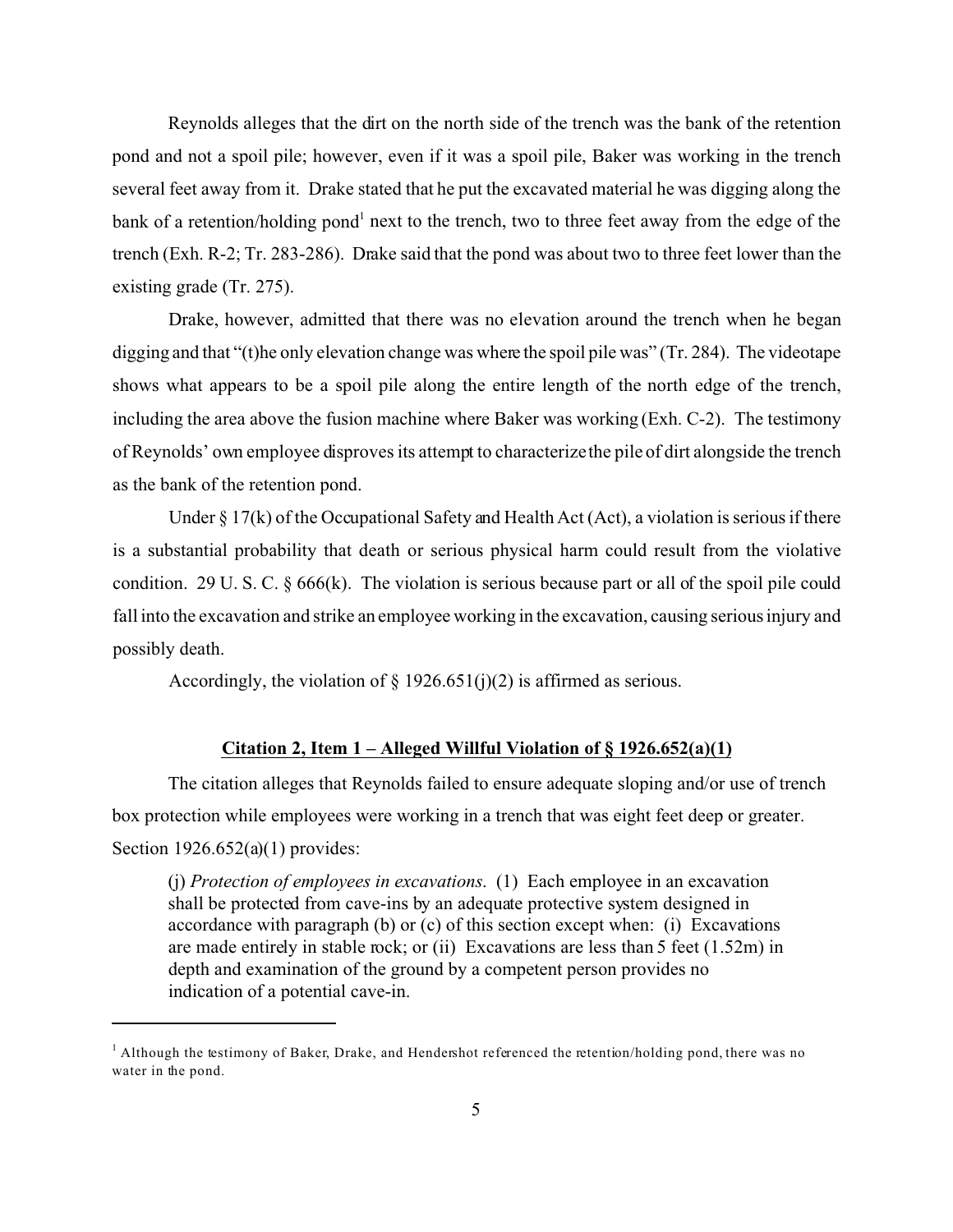There is no dispute that the trench was over five feet deep with vertical walls and two employees, Baker and foreman Drake, were in the trench without a protective system (Exh. C-2; Tr. 34, 100, 208, 266, 335).

The Secretary has established a violation of 29 C.F.R. § 1926.652(a)(1). The violation was serious because, without a protective system, employees were exposed to serious injury or death from a potential cave-in.

### **Unpreventable Employee Misconduct Defense**

Reynolds claims the affirmative defense of unpreventable employee misconduct because it would be unfair to hold it responsible for Drake's misconduct, since it had an adequate safety program.

In order to establish the unpreventable employee misconduct defense**,** an employer must show that it has:

(1) established work rules designed to prevent the violation; (2) adequately communicated the rules to its employers; (3) taken steps to discover violations; and (4) effectively enforced the rules when violations have been discovered.

*Nooter Construction Co.,* 16 BNA OSHC 1572, 1578 (No. 91-0237, 1994).

In addition, when a supervisor is involved, such as in this case, "the proof of unpreventable employee misconduct is more rigorous and the defense is more difficult to establish since it is the supervisor's duty to protect the safety of employees under his supervision." *Archer-Western Contractors, Ltd.,* 15 BNA OSHC 1013, 1017 (No. 87-1067, 1991). "(A) supervisor's failure to follow the safety rules and involvement in the misconduct is strong evidence that the employer's safety program was lax." *Ceco Corp.,* 17 BNA OSHC 1173, 1176 (No. 91-3235, 1995).

The employer must first show that it has established work rules designed to implement the requirementsof the standard. *Wheeling-Pittsburgh Steel Corp.,* 16 BNA OSHC 1780, 1784 (No. 91- 2524, 1994). In this case Reynolds had written safety rules designed to prevent a violation of § 1926.652(a)(1). Specifically, "Section C" of Reynolds' safety rules quotes this standard for excavation safety (Exh. C-10, at p. C-18).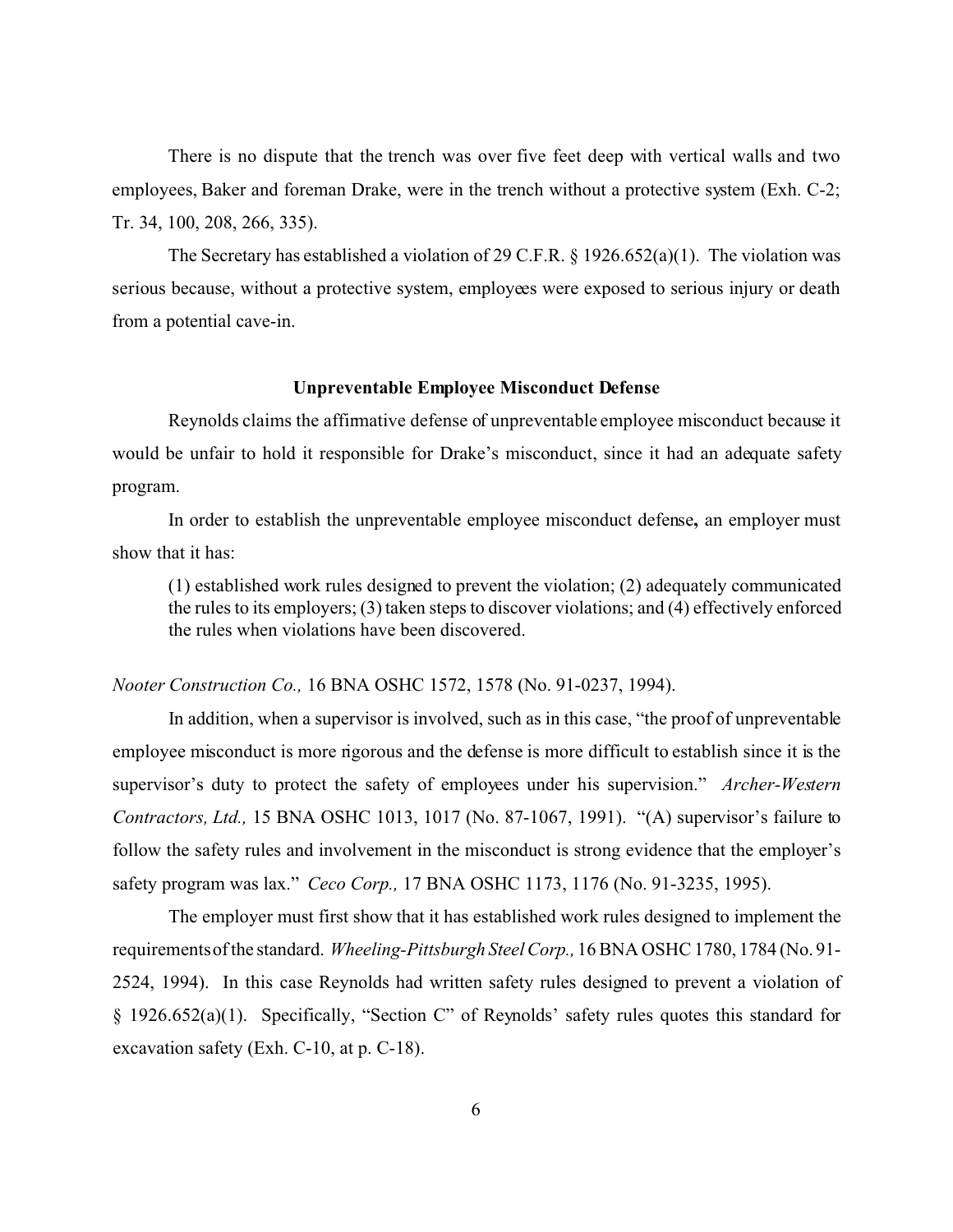The second requirement to prove the affirmative defense is that an employer must show that it has adequatelycommunicated therules to its employees. Reynolds' employees are required to take annual safety training that is work site specific (Tr. 242). Baker testified that he had training in various courses, including confined spaces and excavation standards (Tr. 213-214). However, there is no evidence that he took the courses before the December 3, 1999, incident. He had only been working for Reynolds for a few months prior to that date (Tr. 192). Foreman Drake stated that he had training on excavation safetyand permit-required, confined spaces (Tr. 262). "When the alleged misconduct is that of a supervisory employee, the employer must also establish that it took all feasible steps to prevent the accident, including adequate instruction and supervision of its employee." *Archer-Western, supra,* at 1017. Clearly, Reynolds failed to adequately communicate its safety rules to its employees.

Third, an employer must show that it has taken steps to discover violations. "Effective implementation of a safety program requires 'a diligent effort to discover and discourage violations of safety rules by employees.'" *Propellex Corp.,* 18 BNA OSHC 1677, 1682 (No. 96-0265, 1999). Reynolds has a director of risk management, Bill Kessler, who supervises four full-time safety representatives (Tr. 236-237). The safety representatives conduct surprise audits of the various job sites to ensure that Reynolds' safety rules are followed (Tr. 237). There were three documented audits of the Blackbird project (Exhs. R-3, R-4, R-5). Kessler stated that there was no injury on the year-long Blackbird project as a result of cave-in or falling materials from thespoil piles or sidewalls (Tr. 241). County Inspector Schultz stated that Reynolds was one of the county's safest contractors (Tr. 39).

Even though there were three audits, there was no other evidence of a more frequent effort to oversee the safe operations of this year-long project involving 20 employees. "Establishing adequate procedures for monitoring employee conduct for compliance with applicable work rules is a critical part of any employer effort to eliminate hazards. It is not enough that an employer has developed an exemplary safety program on paper." *American Sterilizer Co.,* 18 BNA OSHC 1082, 1087 (No. 91-2494, 1997). There is insufficient evidence to establish that Reynolds attempted to discover violations.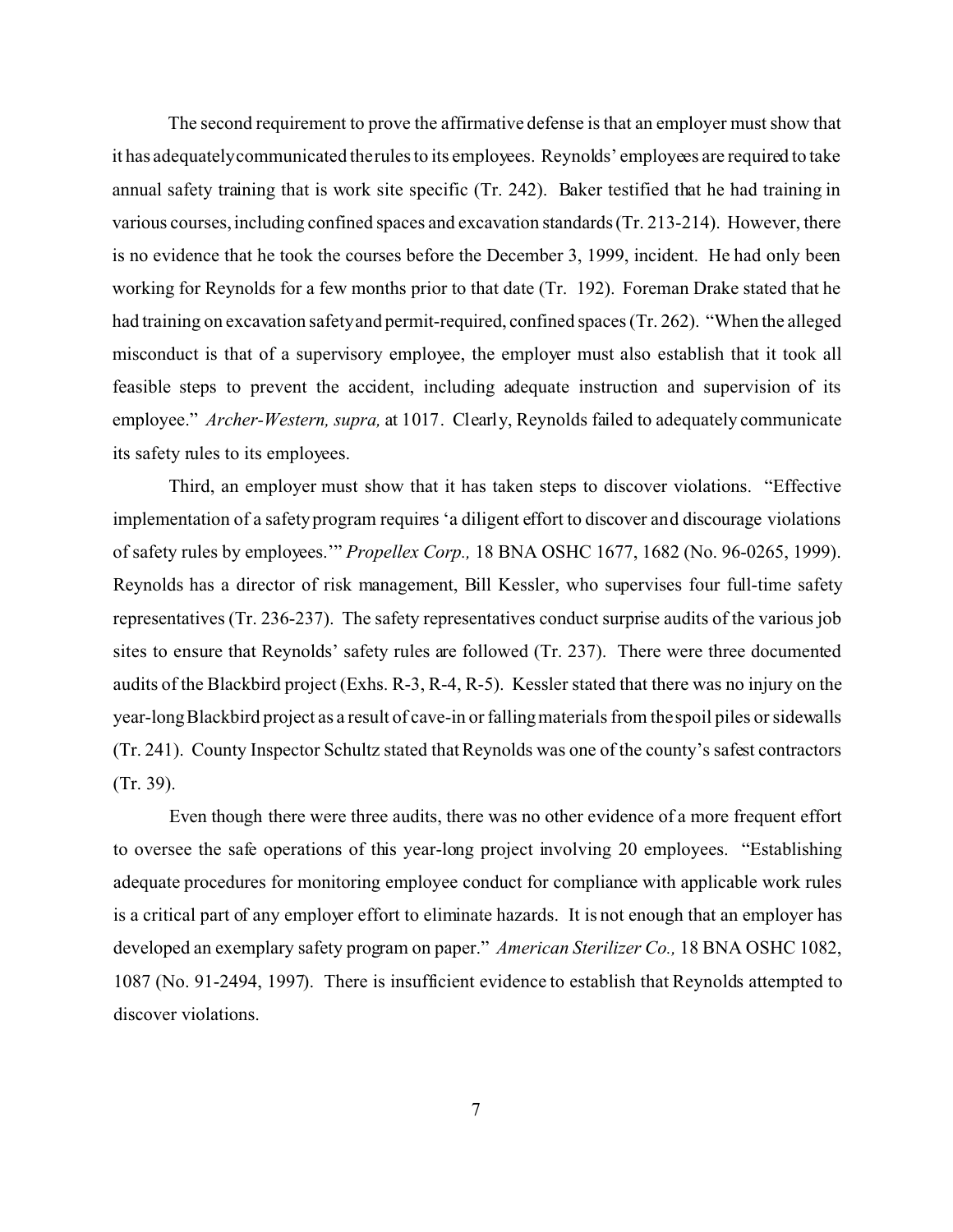Finally, the employer must show that it effectively enforced the rules when violations were discovered. "To prove adequate enforcement of its safety rule, an employer must present evidence of having a disciplinary program that was effectively administered when work rule violations occurred." *GEM Industrial, Inc.,* 17 BNA OSHC 1861, 1863 (No. 93-1122, 1996). Reynolds' discipline system was inadequate.

Baker stated he received discipline on the day of the inspection in the form of a verbal reprimand from foreman Hendershot to the effect that "he knew I had known better than to be in there and thought I had better sense" (Tr. 211, 337). This is hardly what can be classified as a reprimand or discipline and employees would not take such a remark seriously. In any case, "(e)vidence of verbal reprimands alone suggests an ineffective disciplinary system." *Precast Services, Inc.,* 17 BNA OSHC 1454, 1455 (No. 93-2971, 1995), *aff'd. without published opinion,*  106 F.3d 401 (6<sup>th</sup> Cir. 1997).

Drake was suspended from work for three weeks without pay for the safety violations that transpired on December 3, 1999 (Tr. 265). This discipline occurred *after* OSHA issued the citations in this case on May 4, 2000 (Tr. 245). This is *five months* after the violation. Kessler was aware of the alleged violations a couple of days after they occurred; nonetheless, he admitted that Reynolds waited five months after the incident to discipline Drake (Tr. 246, 308). It is apparent that Reynolds was not going to discipline Drake, in violation of its own rules, and only did so upon receipt of the OSHA citations. Besides, waiting such an extensive period of time after an incident occurs to discipline an employee greatly diminishes the effectiveness of the discipline.

Moreover, both employees were working in the unprotected trench. "Where all the employees participating in a particular activity violate an employer's work rule, the unanimity of such noncomplying conduct suggests ineffective enforcement of the work rule." *GEM Industrial, Inc.,* 17 BNA OSHC 1861, 1865 (No. 93-1122, 1996).

Reynolds also failed to introduce evidence of an enforcement program prior to the OSHA inspection. Although Kessler mentioned a written discipline policy, it is not clear exactly when it became effective (Exh. C-13). Hendershot stated that he did not know if the discipline policy was in effect on December 3, 1999 (Tr. 345). A foreman who had been with the company for six years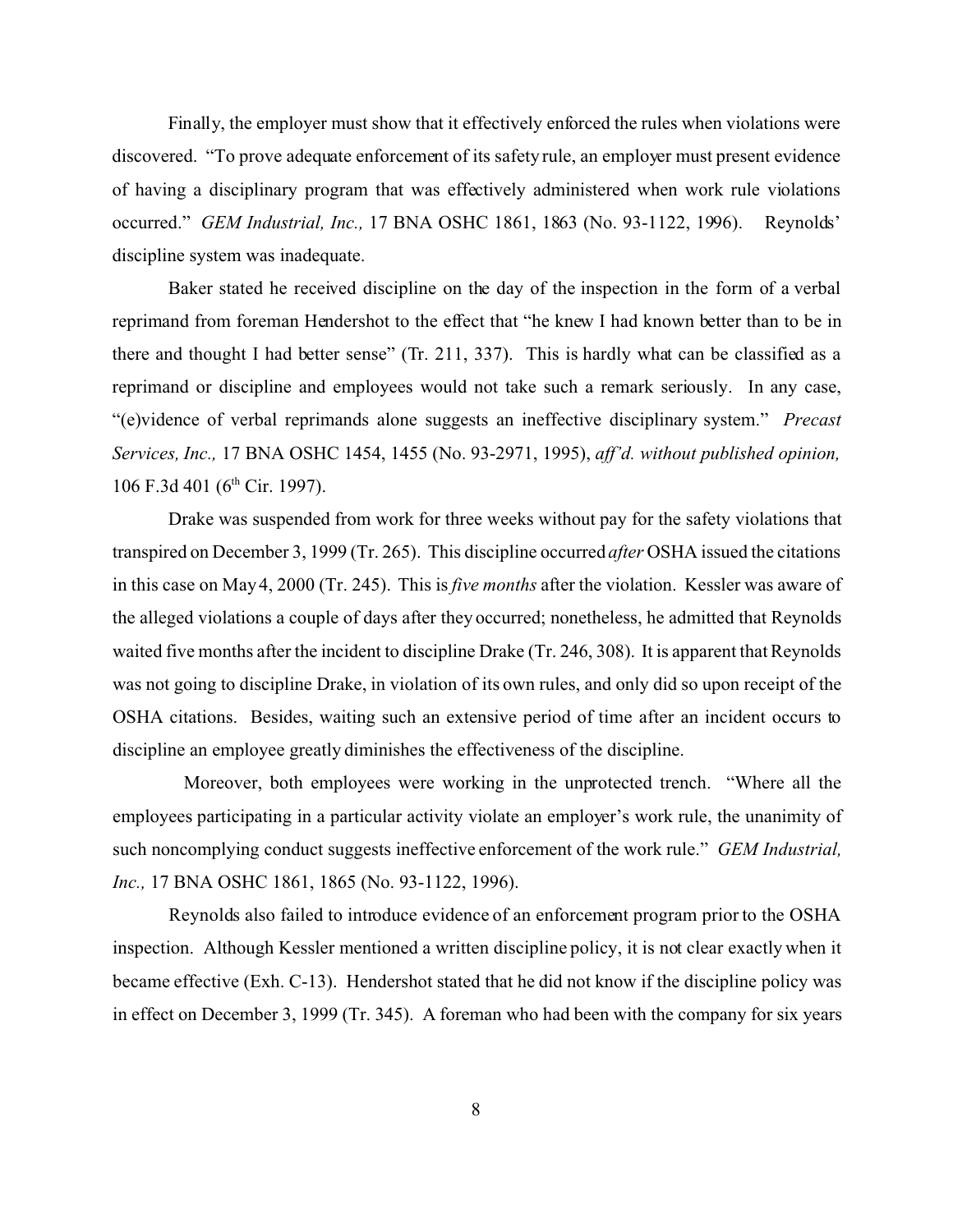should be aware of how long the discipline policy has been in effect. Kessler testified that the discipline policy was only communicated "recently" (Tr. 239).<sup>2</sup>

Therefore, Reynolds' employee misconduct defense is rejected because it did not establish that it took steps to discover violations and that it adequately communicated and enforced its safety rules. The violation of  $\S 1926.652(a)(1)$  is affirmed.

#### **Willful Classification**

The violation of  $\S$  1926.652(a)(1) is classified as willful. "It is well settled that a willful violation is one committed with intentional, knowing or voluntary disregard for the requirements of the Act, or with plain indifference to employee safety." *Continental Roof Systems, Inc.,* 18 BNA OSHC 1070, 1071 (No. 95-1716, 1997). It is not enough for the Secretary to show that an employer was aware of conduct or conditions constituting the alleged violation. "A willful violation is differentiated by heightened awareness of the illegality of the conduct or conditions and by a state of conscious disregard or plain indifference when the employer committed the violation." *Hern Iron Works, Inc.,* 16 BNA OSHC 1206, 1214 (No. 89-433, 1993).

Foreman Drake allowed Baker to work in the unprotected trench and even worked in it himself despite his knowledge of the excavation standards and the company's safety rules. The Commission has held that a supervisor's "intentional disregard of the standards is imputable to his employer." *Pentacost Contracting Corp.,* 17 BNA OSHC 1953, 1955 (No. 92-3788, 1997). *See also Tampa Shipyards, Inc.,* 15 BNA OSHC 1533, 1539 (No. 86-360 and 86-469, 1992).

Drake's reason for permitting work in the trench without a trench box was because he felt the trench was safe and he was in a hurry to finish the work (Tr. 297). *See Donovan v. Capital City Excavating Co., Inc.,*  $712$  F.2d 1008,  $1010$  ( $6<sup>th</sup>$  Cir. 1983) (fact that foreman had ordered a trench box did not preclude a willful finding because he "consciously continuedthe trenching operations" while awaiting the arrival of the trench box).

 $2^{2}$  Even if the discipline policy was effective on December 3, 1999, Reynolds did not follow its own rules. The first rule states that for the first offense, a written w arning shall be issued and placed in the personnel file (Exh. C-13). This was not done for Baker. Ke ssler testified that the company leaves it up to its foremen to decide whether a verbal warning is sufficient discipline, even though he is aware that this is contrary to the written discipline policy (Tr. 239 ).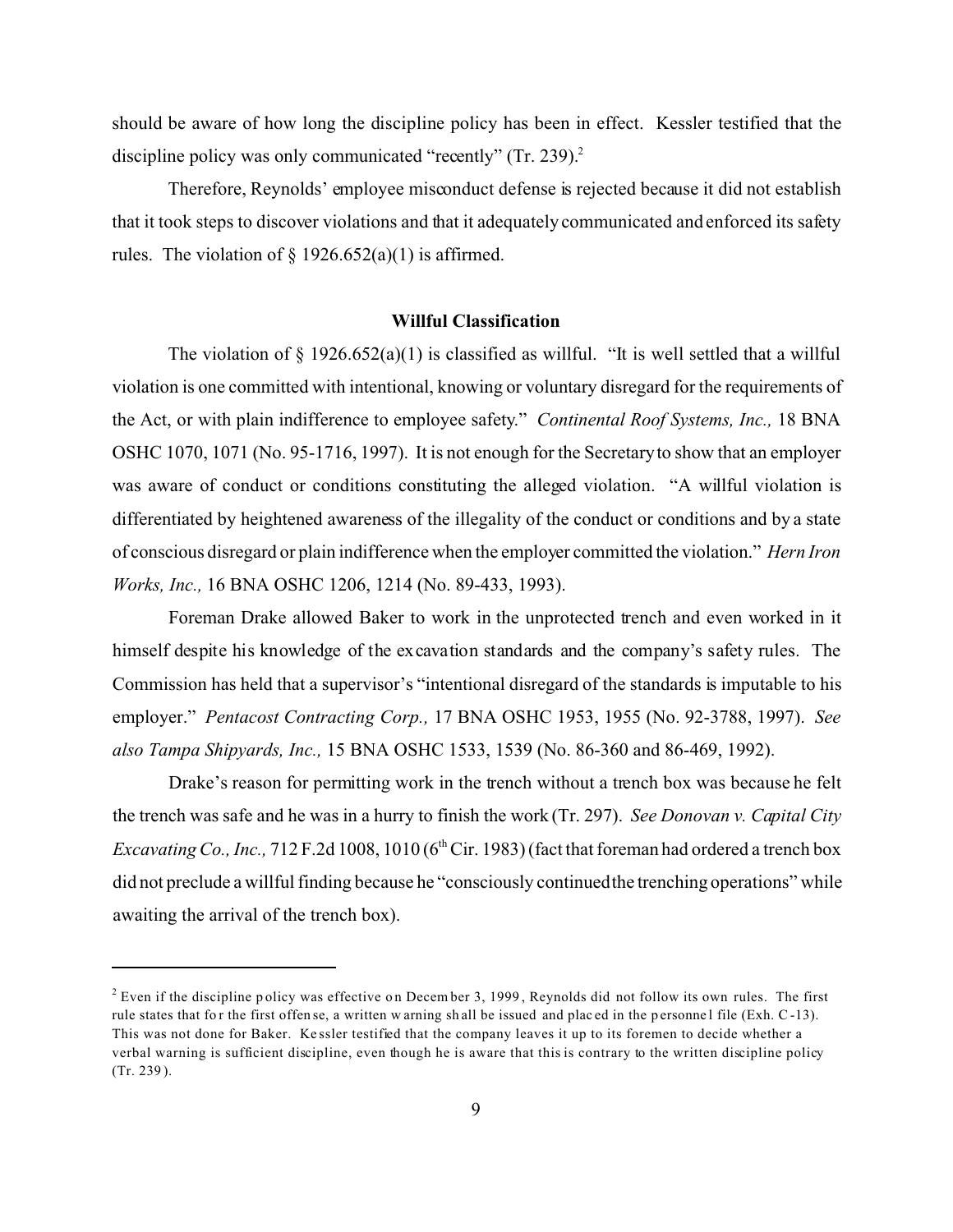Additionally, Reynolds has previously been cited, at least four times, for violations of § 1926.652(a)(1) (Exhs. C-8, C-9, C-12). Prior citations for the same or similar standards are proof of the employer's intentional disregard of or plain indifference to its safety obligations underthe Act. *See Cedar Construction Co. v OSHRC,* 587 F.2d 1303, 1305-1306 (D.C. Cir. 1978) (employer found to have willfully violated excavation safety standards because it was aware of standards since it had been cited three times before for the same standards) and *F. X. Messina Construction Corp. v. OSHRC,* 505 F.2d 701, 702 (1<sup>st</sup> Cir. 1974) (because employer had been convicted of violation of same excavation standard within a year, it was held to have willfully violated the standard).

Reynolds is responsible for the plain indifference to employee safety that its foreman showed. Therefore, Reynolds willfully violated  $\S$  1926.652(a)(1).

## **Citation 3, Item 1 – Alleged Repeat Violation of § 1926.651(k)(1)**

The citation alleges that Reynolds failed to perform an inspection of the excavation to identify unsafe conditions by a competent person. Section  $1926.651(k)(1)$  provides:

(k) *Inspections.* (1) Daily inspections of excavations, the adjacent areas, and protective systems shall be made by a competent person for evidence of a situation that could result in possible cave-ins, indications of failure of protective systems, hazardous atmospheres, or other hazardous conditions. An inspection shall be conducted by the competent person prior to the start of work and as needed throughout the shift. Inspections shall also be made after every rainstorm or other hazard increasing occurrence. These inspections are only required when employee exposure can be reasonably anticipated.

A competent person is defined as "one who is capable of identifying existing and predictable hazards in the surroundings, or working conditions which are unsanitary, hazardous, or dangerous to employees, and who has authorization to take prompt corrective measures to eliminate them." 29 C.F.R. § 1926.650(b).

There is no dispute that foreman Drake was a competent person. He received the competent person training and as foreman, he had authority to take corrective measures (Exh. C-5, Tr. 262). CO Shelton considered Drake a competent person (Tr. 155).

Reynolds requires its foremen to fill out a daily inspection checklist. Drake testified that he did not fill one out for Station 5950 because he was operating the backhoe and was in a hurry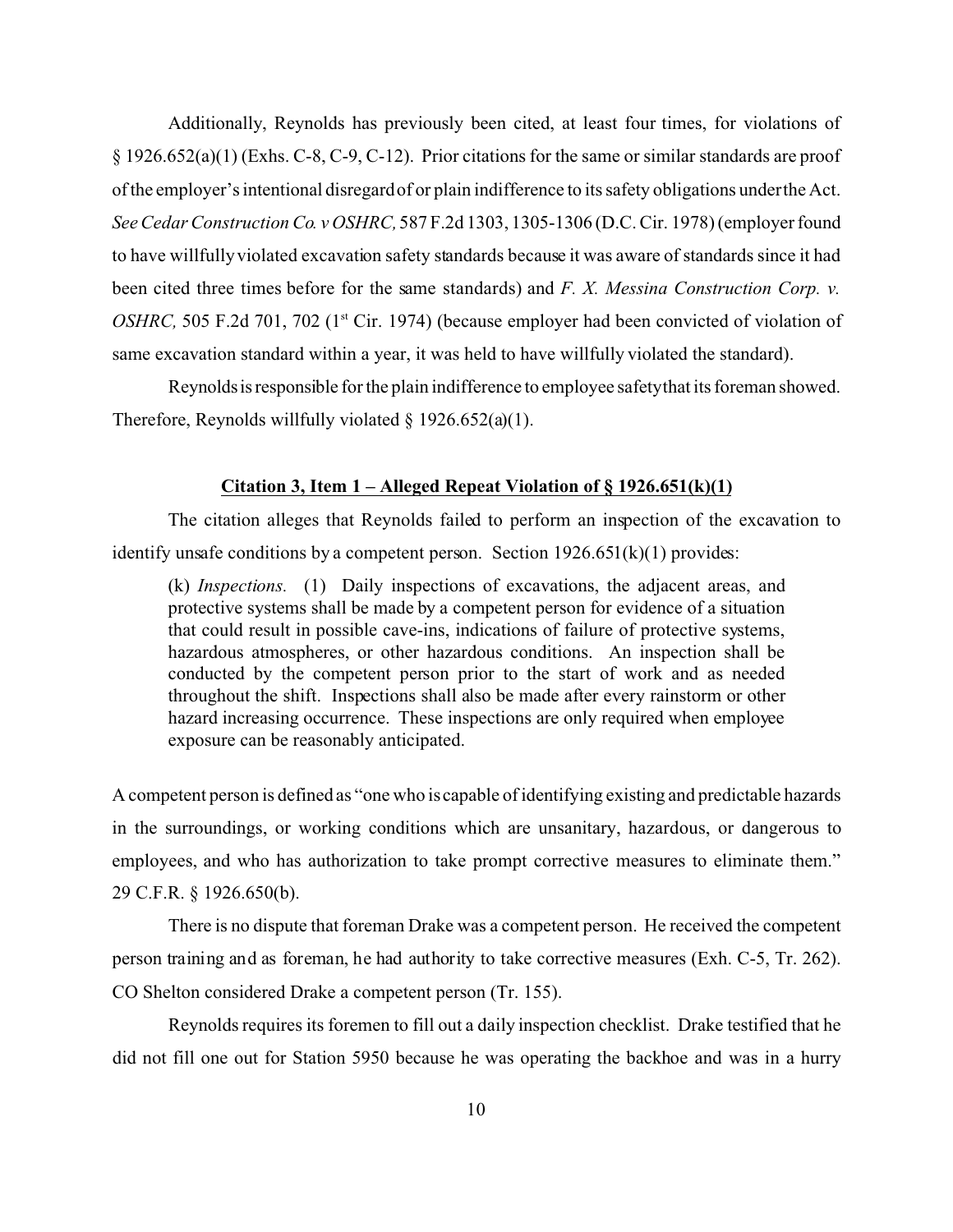(Tr. 297). Drake stated that he did a visual and physical inspection of the trench at Station 5950 while he was digging it (Tr. 292). He stated that his physical inspection involved "when I'm digging it, I can feel how hard the ground is" (Tr. 292). He found that the ground was hard. Drake did not perform a manual test of the soil in conformance with Appendix A to Subpart P, "Soil Classificiation." Drake's observations while operating the backhoe do not constitute an inspection prior to the start of work.

Accordingly, the violation of  $\S 1926.651(k)(1)$  is affirmed.

### **Repeat Classification**

The violation of  $\S 1926.651(k)(1)$  is classified as repeat. Under the Commission's long stated test, a repeat violation under § 17(a) of the Act occurs if the Secretary shows "a Commission final order against the same employer for a substantially similar violation." *Potlatch Corporation,*  7 BNA OSHC 061, 1063 (No. 16183, 1979). The Secretary establishes substantial similarity "by showing that the prior and present violations are for failure to comply with the same standard, at which point the burden shifts to the employer to rebut that showing." *Monitor Construction Co.,* 16 BNA OSHC 1589, 1594 (No. 91-1807, 1994).

The repeat classification is based on a citation issued to Reynolds on June 12, 1997, for violations including  $\S 1926.651(k)(1)$  (Exh. C-8). That citation involved failure to properly inspect a trench that was 8 feet deep and 6 feet wide, with no sloping, shoring or box protection for employees working in the trench (Exh. C-8). The citation became a final order based on an informal settlement agreement dated June 30, 1997 (Exh. C-9). This prior citation was for violation of the same standard under similar conditions as the instant case. Reynolds does not dispute the similarity of the violations.

The violation of  $\S 1926.651(k)(1)$  is properly classified as repeat.

### **PENALTY ASSESSMENT**

Section 17(j) of the Act requires that when assessing penalties, the Commission must give "due consideration" to four criteria: (1) the size of the employer's business, (2) the gravity of the violation, (3) the good faith of the employer, and (4) the prior history of violations. 29 U.S.C.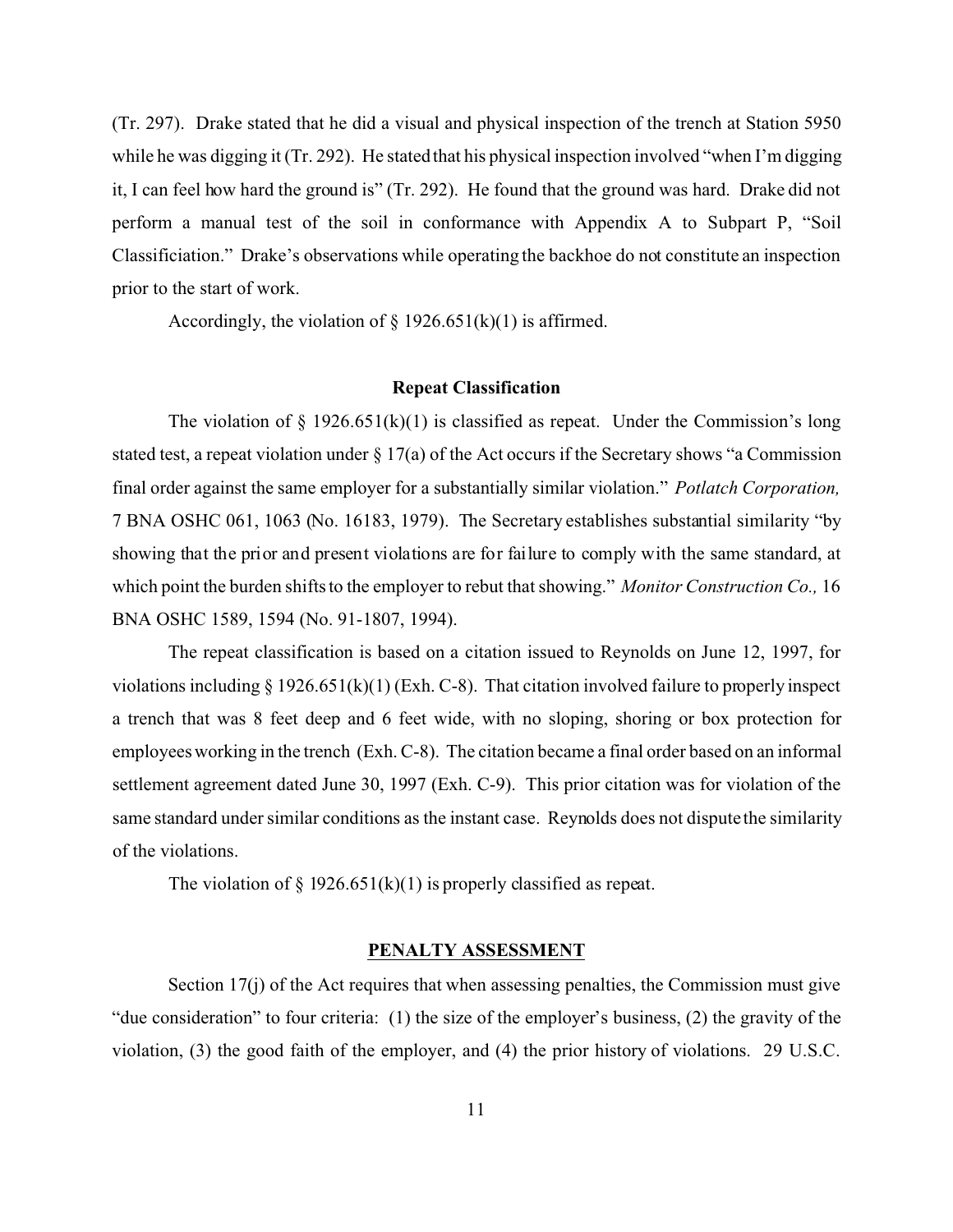§ 666(j). The Commission has wide discretion in penalty assessment. *Kohler Co.,* 16 BNA OSHC 1769, 1776 (No. 88-237, 1994).

Reynolds is a large corporation that employed approximately 750 employees at the time of the inspection. Reynolds is not entitled to credit for size.

Generally, the gravity of the violation is the primary consideration in assessing penalties. *Trinity Industries, Inc.,* 15 BNA OSHC 1481, 1483 (No. 88-2691, 1992). The gravity of a particular violation "depends upon such matters as the number of employees exposed, the duration of the exposure, the precautions taken against injury, and the likelihood that any injury would result." *J. A. Jones Construction Co.,* 15 BNA OSHC 2201, 2214 (No. 87-2059, 1993). In this case, the gravity is low. Only two employees were in the trench for less than 30 minutes. Drake believed that the trench was safe. There was no evidence of fissures or cracks in the trench walls (Tr. 41, 292). During the Blackbird Lane project, there was no injury or trench collapse. A reduction in the proposed penalties is appropriate.

Reynolds exhibited good faith. It was cooperative throughout the inspection and immediately installed a trench box. Credit is given for good faith.

Reynolds has a prior history of OSHA violations for lack of excavation protection; therefore, no credit for good history is given.

Based on these factors, a penalty of \$5000 is reasonable for Citation 1; a penalty of \$35,000 is reasonable for Citation 2; and a penalty of \$4,000 is reasonable for Citation 3.

# **FINDINGS OF FACT AND CONCLUSIONS OF LAW**

The preceding decision constitutes the findings of fact and conclusions of law in accordance with Rule 52(a) of the Federal Rules of Civil Procedure.

#### **ORDER**

Based on the preceding decision, it is ORDERED that:

1. Citation 1, Item 1, alleging serious violation of  $\S 1926.651(j)(2)$ , is affirmed and a penalty of \$5,000 is assessed.